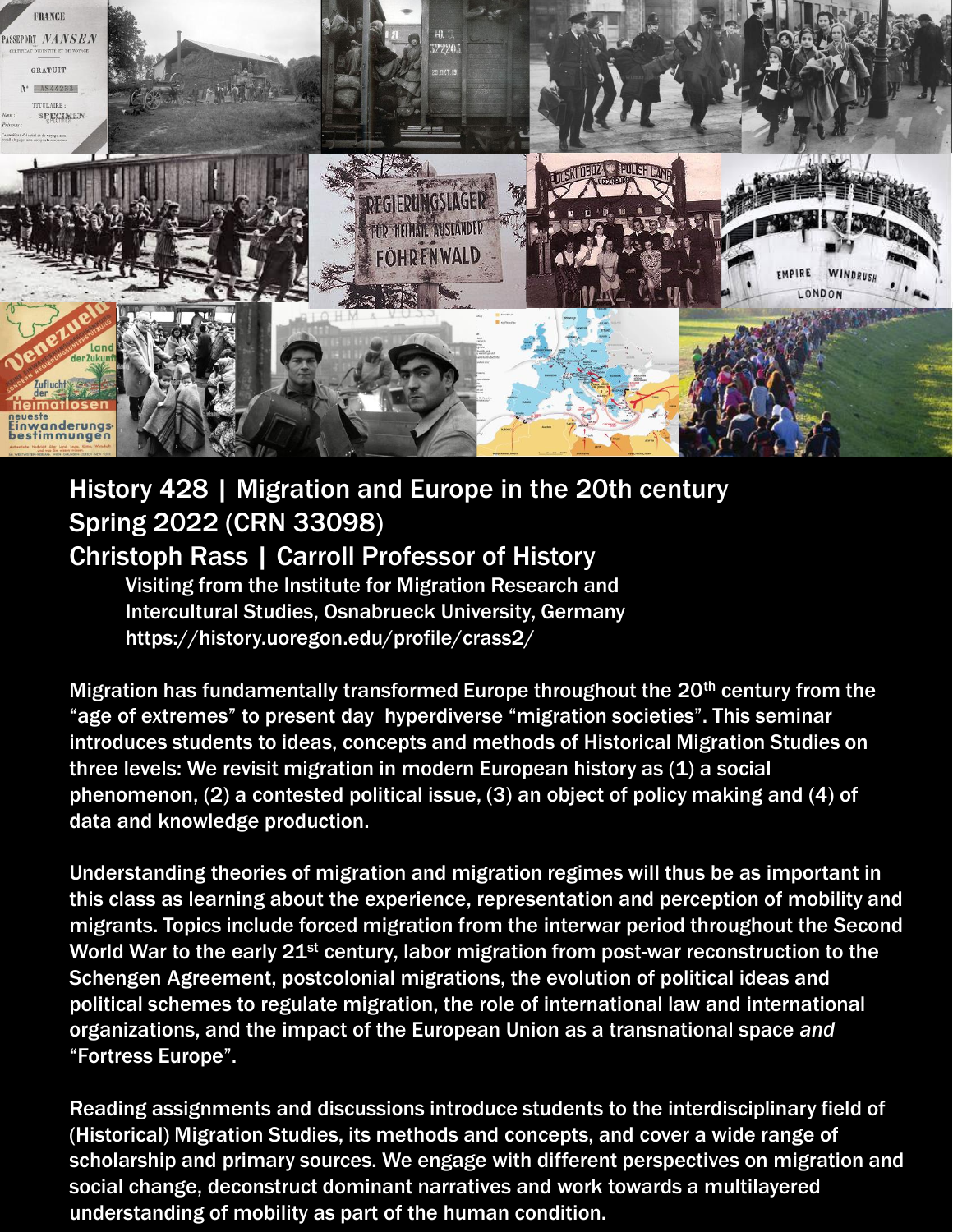# **History 428 (CRN 33098) Migration and Europe in the 20th Century University of Oregon Spring 2022**

# **Dr. Christoph Rass Carroll Professor of History**

& Professor of Modern History and Historical Migration Studies, Institute for Migration Research and Intercultural Studies, Osnabrueck University, Germany

Migration has fundamentally transformed Europe throughout the 20<sup>th</sup> century from the "age of extremes" to present day hyper-diverse "migration societies". This seminar introduces students to ideas, concepts, and methods of Historical Migration Studies on four levels: We revisit migration in modern European history as (1) a social phenomenon, (2) a contested political issue, (3) an object of policy making and (4) of data and knowledge production.

Understanding theories of migration and migration regimes will thus be as important in this class as learning about the experience, representation and perception of mobility and migrants. Topics include forced migration from the interwar period throughout the Second World War to the early 21<sup>st</sup> century, labor migration from post-war reconstruction to the Schengen Agreement, postcolonial migrations, the evolution of political ideas and political schemes to regulate migration, the role of international law and international organizations, and the impact of the European Union as a transnational space *and* "Fortress Europe".

Reading assignments and discussions introduce students to the interdisciplinary field of (Historical) Migration Studies, its methods and concepts, and cover a wide range of scholarship and primary sources. We engage with different perspectives on migration and social change, deconstruct dominant narratives and work towards a multilayered understanding of mobility as part of the human condition.

## **What will you learn?**

This course will provide you with (1) historical knowledge on how migration shaped European history and societies in the 20<sup>th</sup> century, (2) analytical skills to understand the making, implementation and impact of migration policies on a national and international level, (3) the ability to critically discuss and deconstruct ideas, perceptions, definitions, and narratives of migration and social change reflected in historical sources and academic publications, (4) a reflexive approach to the translation of the past into history. It will (5) introduce you to concepts and methods of interdisciplinary and transnational (Historical) Migration Research and teach you to apply these skills in your own academic work. You will be able to improve your skills to analyze historical sources on European History, understand the historiography of migration and contribute through your own research.

#### **Grading**

Reading response (20%): Students will be expected to read an average of 120 pages of primary/secondary material each week and be periodically asked for short informal responses in writing to readings across the term (due Mondays or Tuesdays 11:59 pm). Students will also be asked to do one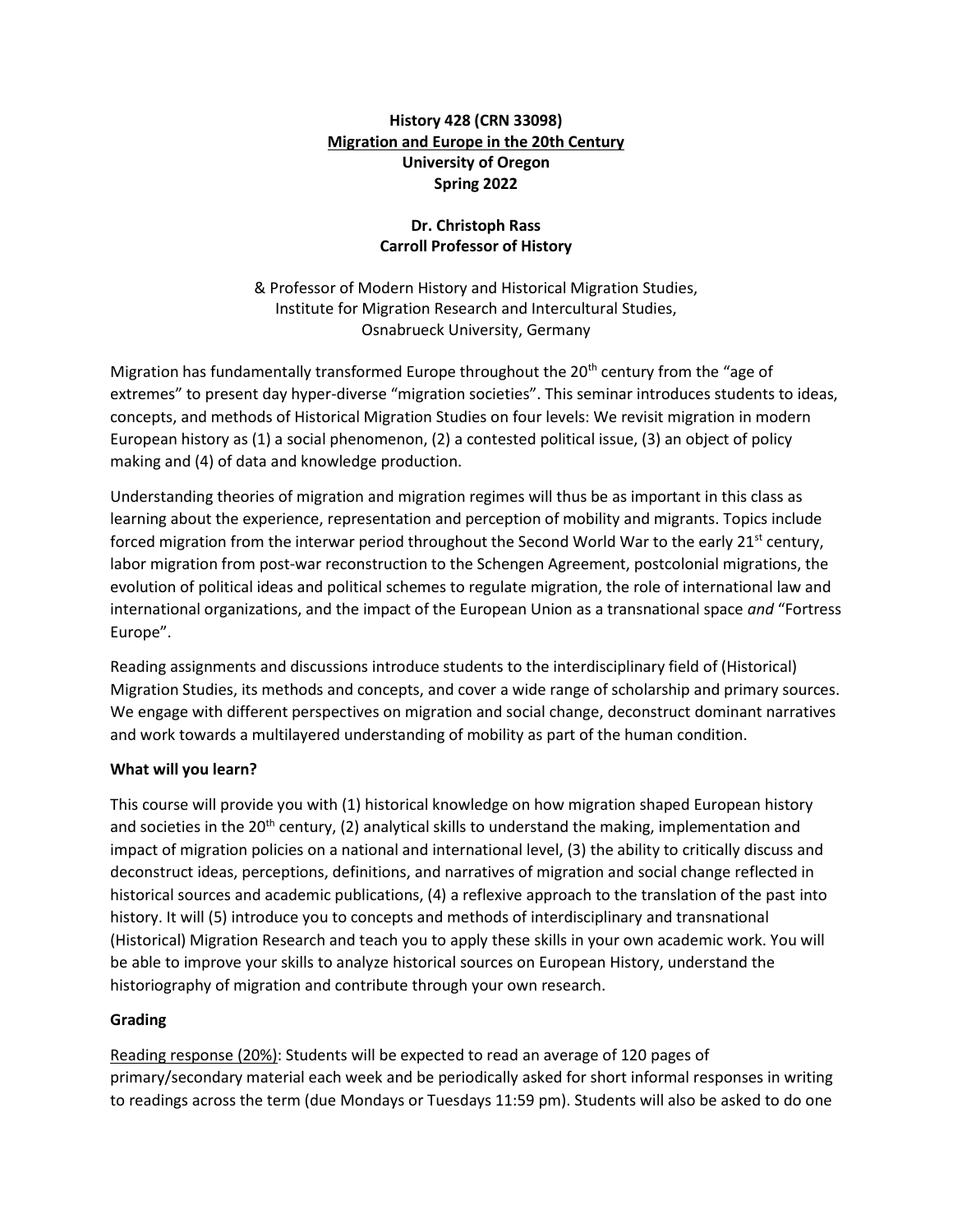short talk on primary or secondary material, including self-selected articles from the *Encyclopedia of Migration and Minorities in Europe since 1750* relating to the day's theme.

Written responses will be graded on a simple three-point scale. If a student has an excused absence, they are expected to make up missed assignments within one week of returning to class.

Participation in discussions (20%): Discussion and debate lie at the core of academic work and discourse. Each session will start with a brief input section by the professor to introduce and contextualize its theme and some primary material. A large section of each class will then focus on discussing the days topics based on readings and primary sources. Students are expected to actively participate in the discussion and develop their position as well as their ability to academically argue it throughout the semester. Students will also be required to introduce their own selected readings form the Encyclopedia to discussions on the main themes of the seminar.

Attendance (10%): Please make sure to excuse yourself (in writing via email) in case valid reasons prevent you from attending class. Two classes can be missed without excuse.

Research Paper (50%): During the term, students will identify and develop their own research question relating to the course and pursue it in their main paper of 12-15 pages (double space, excluding footnotes and bibliography) due on June  $10^{th}$  8 am (turned in digitally). A draft of the research paper is due on May  $5<sup>th</sup>$  and will be graded as well. In their paper, students are expected to use primary and secondary material (depending on the research question) and a bibliography extending beyond the assigned readings in class.

## **Class policies**

## Late work, missed class and exams, and university-approved excuses

Students who have experienced illness or injury, or the death, injury, or serious illness of an immediate family member, or other significant disruptions to self or family (eg. divorce, immigration-related challenges, Covid-19-related challenges), are encouraged to discuss these legitimate excuses, at which time the professor will set an alternate deadline with no penalties. Mental health challenges are considered the same as other medical challenges.

#### Cheating, plagiarism, and other academic misconduct

All work submitted in this course must be your own and produced exclusively for this course. Building on work from a previous course may be permissible but will constitute plagiarism if not discussed with the professor in advance. The use of sources (ideas, quotations, and paraphrases) must be cited and anything not inside quotation marks must be substantively paraphrased.

# Additional advice for avoiding plagiarism: [Plagiarism and Turnitin -](https://researchguides.uoregon.edu/citing-plagiarism/plagiarism) Citation and Plagiarism - Research [Guides at University of Oregon Libraries \(uoregon.edu\)](https://researchguides.uoregon.edu/citing-plagiarism/plagiarism)

The University Student Conduct Code [\(conduct.uoregon.edu\)](https://dos.uoregon.edu/conduct) defines academic misconduct. Students are prohibited from committing or attempting to commit any act that constitutes academic misconduct.

By way of example, students should not give or receive (or attempt to give or receive) unauthorized help on assignments or examinations without express written permission from the instructor. Students should properly acknowledge and document all sources of information (e.g. quotations, paraphrases, ideas).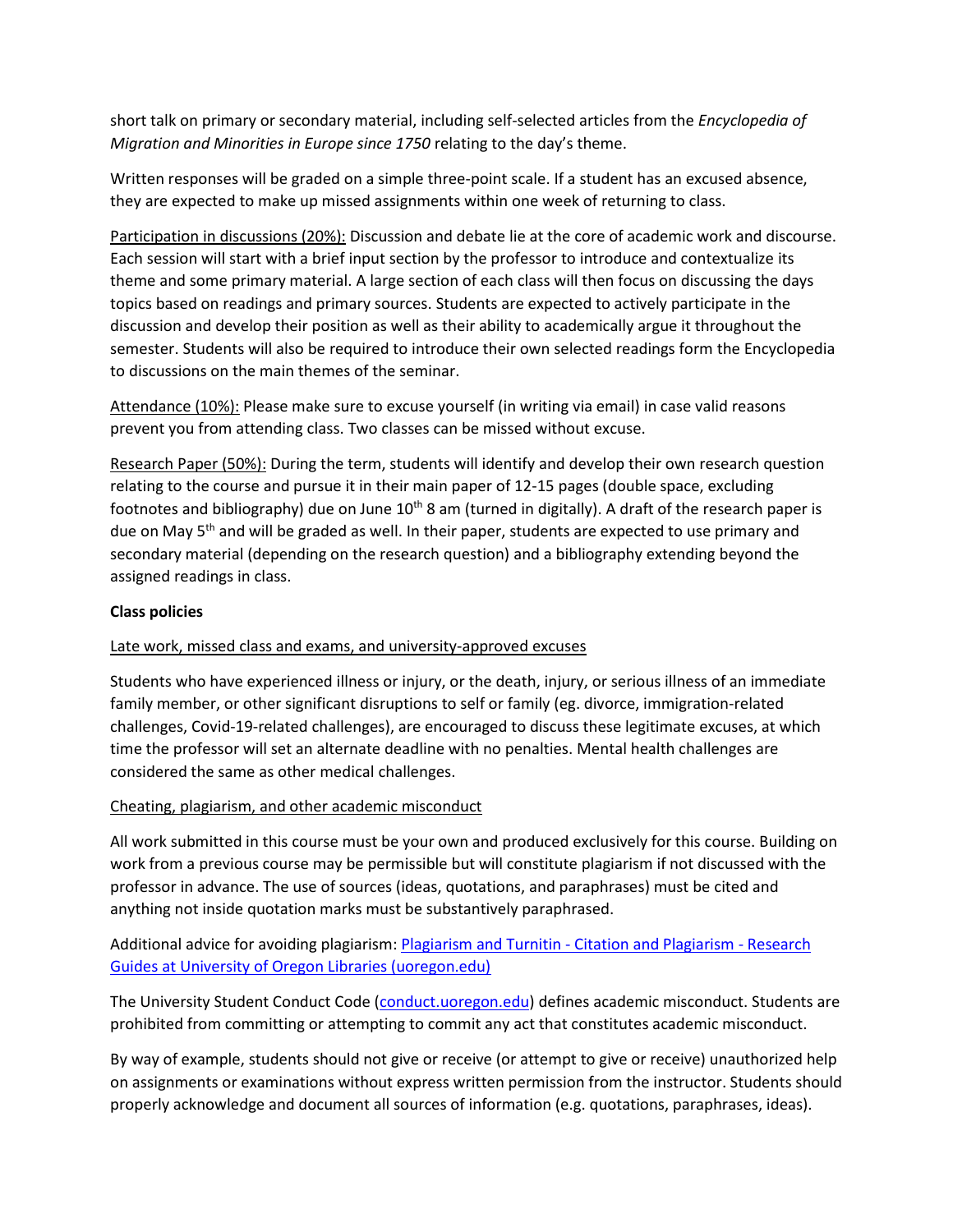If there is any question about whether an act constitutes academic misconduct, it is the student's obligation to clarify the question with the instructor before committing or attempting to commit the act.

#### **Accessibility**

The University of Oregon is working to create inclusive learning environments. Please notify me if there are aspects of the instruction or design of this course that result in disability-related barriers to your participation. You are also encouraged to contact the Accessible Education Center in 164 Oregon Hall at 541-346-1155 or uoaec@uoregon.edu.

#### **Reading Material**

This class requires one book:

Lucassen, Leo et al. (ed): The Encyclopedia of Migration and Minorities in Europe since 1750, Cambridge 2013.

The Encyclopedia is available to UO students as an ebook via the University of Oregon's library. Please make sure to download the book before the term begins. A paperback edition is available in bookstores for about \$44.

All other course readings will be available on Canvas or as digital full text from the UO Library.

|        | <b>Themes and readings</b>                      | <b>Skills and Assignments</b>             |
|--------|-------------------------------------------------|-------------------------------------------|
| Week 1 | Introduction to the class and its theme         | <b>Our Ground Rules</b>                   |
| 3/29   | What is Migration and what is Migration         | Expectations and communication.           |
|        | <b>Research?</b>                                | How to work with reading                  |
|        | Migration/Migration Studies, in: Nicholas de    | assignments.                              |
|        | Genova et al.: New Keywords: Migration and      |                                           |
|        | Borders. In: Cultural Studies (29-1/2014), pp.  |                                           |
|        | 62-63                                           |                                           |
| 3/31   | How do we translate the Past into History?      | What is a short, informal<br>$\bullet$    |
|        | Michelle Rolph Trouillot: Silencing the Past.   | response?                                 |
|        | Power and the Production of History, Boston     | How do short text presentations<br>٠      |
|        | 1995, pp. 1-30                                  | work?                                     |
| Week 2 | Introduction to Historical Migration Studies    | <b>Planning Assignments</b>               |
| 4/05   | Producing the History of "International         | Term schedule for responses.<br>$\bullet$ |
|        | Migration"                                      | Schedule for work on research             |
|        | Christoph Rass: International Migration, in:    | papers and draft.                         |
|        | Dirk Berg-Schlosser et al. (ed.): Handbook of   |                                           |
|        | Political Science, London 2020, Chapter 87      |                                           |
|        | Charlton Payne: Displaced Papers. Keeping<br>٠  |                                           |
|        | Records of Persons on the Move, in:             |                                           |
|        | Bachmann-Medick, Doris et al. (ed.): Migration. |                                           |
|        | Changing Concepts, Critical Approaches, Berlin  |                                           |
|        | 2018, pp. 101-120                               |                                           |

#### **Seminar schedule and class readings**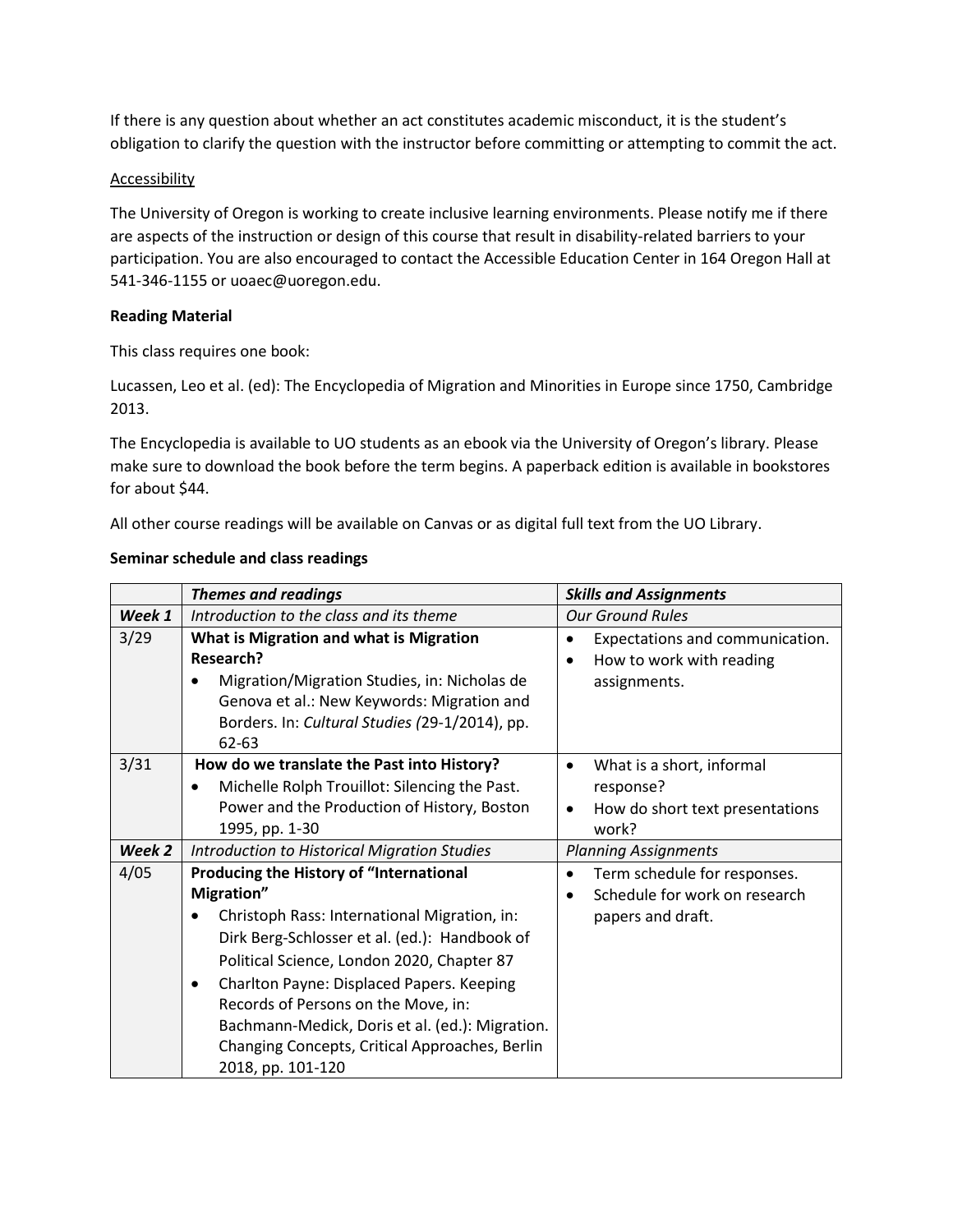| 4/07   | <b>Migration History and the Reflexive Turn</b>                                            |                                               |
|--------|--------------------------------------------------------------------------------------------|-----------------------------------------------|
|        | Janine Dahinden, Carolin Fischer & Joanna                                                  |                                               |
|        | Menet: Knowledge production, reflexivity, and                                              |                                               |
|        | the use of categories in migration studies:                                                |                                               |
|        | tackling challenges in the field, in: Ethnic and                                           |                                               |
|        | Racial Studies, (44:4/2021), pp. 535-554                                                   |                                               |
|        | Leo Lucassen et al.: Terminologies and<br>$\bullet$                                        |                                               |
|        | Concepts of Migration Research, in:                                                        |                                               |
|        | Encyclopedia of Migration and Minorities in                                                |                                               |
|        | Europe, ed. by Klaus Bade et al., Cambridge                                                |                                               |
|        | 2013, pp. XXV-XXXIX                                                                        |                                               |
| Week 3 | Prequel: Migration and Migration Control in Europe                                         | <b>Focus on Research Papers</b>               |
|        | at the End of the 'long' 19 <sup>th</sup> Century                                          |                                               |
| 4/12   | <b>Migration and Borders in Europe before 1914</b>                                         | What is a research paper?<br>$\bullet$        |
|        | John Torpey: Passports and the Development                                                 | How do I find and operationalize<br>$\bullet$ |
|        | of Immigration Controls in the North Atlantic                                              | my research question?                         |
|        | World During the Long Nineteenth Century, in:                                              |                                               |
|        | Andreas Fahrmeir et al. (ed.): Migration                                                   |                                               |
|        | Control in the North Atlantic World. The                                                   |                                               |
|        | Evolution of State Practices in Europe and the                                             |                                               |
|        | United States from the French Revolution to                                                |                                               |
|        | the Inter-War Period, New York 2003, pp. 73-                                               |                                               |
|        | 91                                                                                         |                                               |
|        | Frank Caestecker: The Transformation of                                                    |                                               |
|        | Nineteenth-Century West European Expulsion                                                 |                                               |
|        | Policy, in: ibidem, pp. 120-137.                                                           |                                               |
| 4/14   | The end of 'liberal Migration Regimes'?                                                    | How do I organize my research?<br>$\bullet$   |
|        | David Feldman: Was the Nineteenth Century a                                                |                                               |
|        | Golden Age for Immigrants? The Changing                                                    |                                               |
|        | Articulation of National, Local, and Voluntary                                             |                                               |
|        | Controls, in: ibidem, pp. 167-177<br>Klaus Bade: The First World War:                      |                                               |
|        |                                                                                            |                                               |
|        | Internationalization and National Inclusion,<br>from: idem: Migration in European History, | Informal written responses to one of          |
|        | London 2003, pp. 166-180                                                                   | the assigned readings for the week.           |
| Week 4 | The Formation of Modern Labor Migration in                                                 | Research begins with a Draft.                 |
|        | Europe during the Inter-War Period                                                         |                                               |
| 4/19   | (Labor) Migration and Social Change in inter-war                                           | Q&A on research papers                        |
|        | <b>Europe</b>                                                                              |                                               |
|        | Klaus Bade: The Interwar Period: Protectionist<br>$\bullet$                                |                                               |
|        | Migration Policies and Mass Movements of                                                   |                                               |
|        | Refugees, in: ibidem, pp. 166-180                                                          |                                               |
|        | René del Fabro: Italian Industrial Workers in<br>$\bullet$                                 |                                               |
|        | Western and Central Europe in the late 19th                                                |                                               |
|        | and early 20 <sup>th</sup> century, in: Klaus Bade et al.                                  |                                               |
|        | (ed.): The Encyclopedia of Migration and                                                   | Short student presentations on self-          |
|        | Minorities in Europe. Cambridge 2013, pp. 501-                                             | selected article relating to the days         |
|        | 506                                                                                        | theme from the Encyclopedia.                  |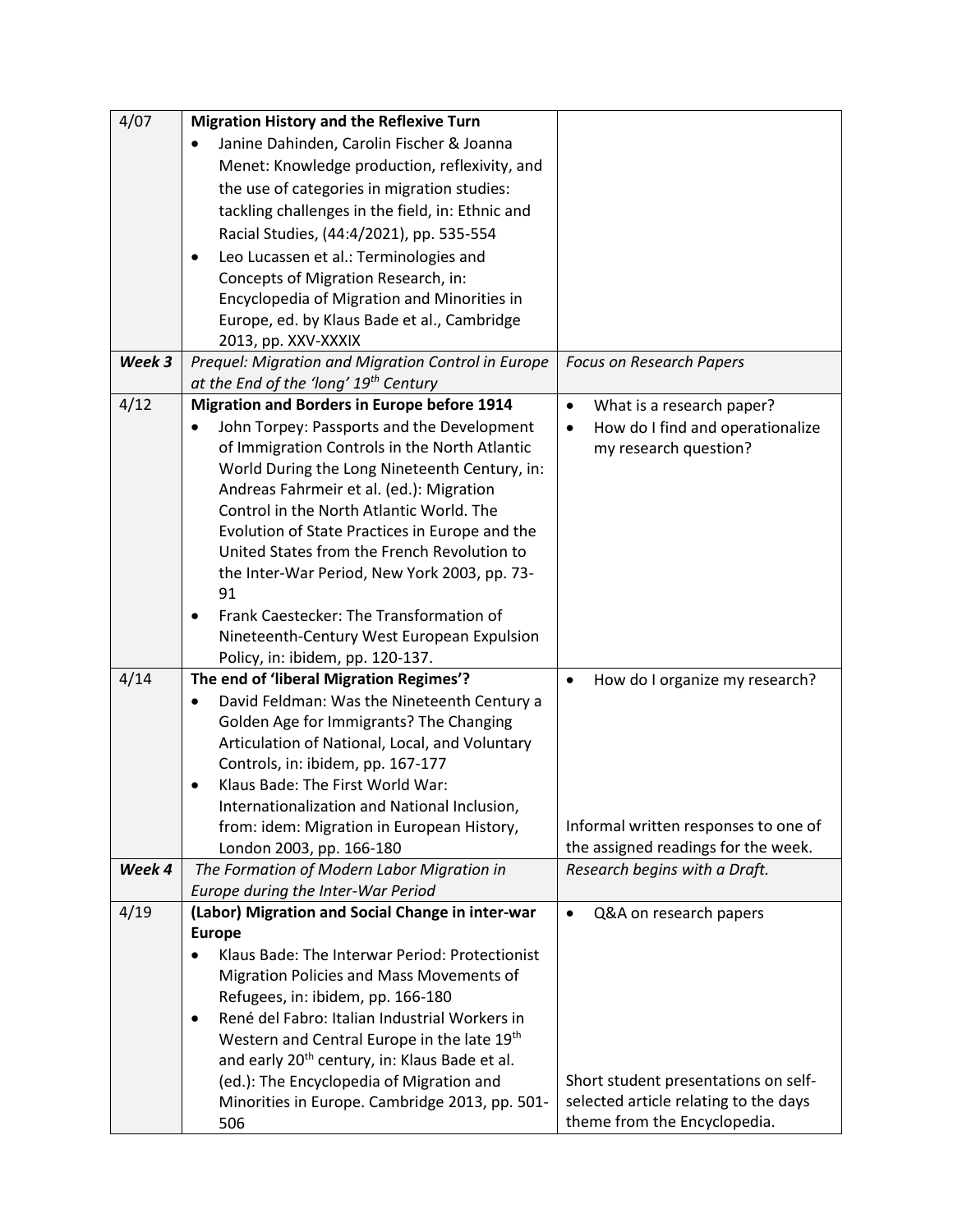| 4/21   | The ILO and 'temporary Migration for                                                    | How do I write a draft for my<br>$\bullet$ |
|--------|-----------------------------------------------------------------------------------------|--------------------------------------------|
|        | Employment'                                                                             | research paper?                            |
|        | Daniel Maul: The International Labour                                                   |                                            |
|        | Organization. 100 Years of global Social Policy.                                        |                                            |
|        | Berlin 2019, pp. 33-94                                                                  |                                            |
|        | Christoph Rass: Temporary Labour Migration<br>٠                                         |                                            |
|        | and State-Run Recruitment of Foreign Workers                                            |                                            |
|        | in Europe, 1919-1975: A New Migration                                                   |                                            |
|        | Regime?, in: International Review of Social                                             | Informal written responses to one of       |
|        | History (57/2012), pp. 191-224                                                          | the assigned readings for the week.        |
| Week 5 | Forced Migration between two World Wars and the                                         | <b>Working on Drafts.</b>                  |
| 4/26   | Invention of the "modern Refugee"                                                       |                                            |
|        | Refugees, Statelessness and the League of Nations                                       | $\bullet$<br>Brief Q&A on research paper   |
|        | Peter Gatrell: Nation-states and the Birth of a                                         | drafts                                     |
|        | "Refugee Problem" in Inter-War Europe, from:<br>idem: The Making of the Modern Refugee, |                                            |
|        | Oxford 2013, pp. 52-84                                                                  |                                            |
|        | Miriam Rürup: Lives in Limbo. Statelessness<br>٠                                        | Short student presentations on self-       |
|        | after two World Wars, in: Bulletin of the GHI,                                          | selected article relating to the days      |
|        | Fall 2011, pp. 113-134                                                                  | theme from the Encyclopedia.               |
| 4/28   | <b>Exchanging Populations and defining Refugees</b>                                     | Brief Q&A on research paper                |
|        | Frank, Matthew, Jessica Reinisch, Jessica:                                              | drafts                                     |
|        | Refugees and the Nation-State in Europe,                                                |                                            |
|        | 1919-59. In: Journal of Contemporary History                                            |                                            |
|        | (49-3/2014), pp. 477-490                                                                |                                            |
|        | Frank, Matthew: A Diplomatic Revolution: The                                            |                                            |
|        | Greco-Turkish Population Exchange 1923-1934,                                            |                                            |
|        | from: Making minorities history. Population                                             |                                            |
|        | transfer in twentieth-century Europe, Oxford                                            | Informal written responses to one of       |
|        | 2017, pp. 72-94                                                                         | the assigned readings for the week.        |
| Week 6 | The Impact of Nazi Germany: Forced Migration                                            | <b>Working on Drafts.</b>                  |
|        | from the Racial State into a War of Annihilation                                        |                                            |
| 5/3    | Nazi Germany and the Refugee Crisis of the 1930s                                        | Brief Q&A on research paper                |
|        | Paul Bartrop: The Evian Conference of 1938                                              | drafts                                     |
|        | and the Jewish Refugee Crisis, London 2018,                                             |                                            |
|        | pp. 11-20, 95-106                                                                       |                                            |
|        | Wolfgang Benz: Jewish refugees from Nazi<br>$\bullet$                                   |                                            |
|        | Germany and from German-Occupied Europe<br>since 1933, in: Klaus Bade et al. (ed.): The |                                            |
|        | Encyclopedia of Migration and Minorities in                                             |                                            |
|        | Europe. Cambridge 2013, pp. 536-540                                                     |                                            |
|        | Greg Burgess: Refugees from Nazism, 1933,<br>٠                                          |                                            |
|        | from: idem: The League of Nations and the                                               | Short student presentations on self-       |
|        | Refugees from Nazi Germany, London 2016,                                                | selected article relating to the days      |
|        | pp. 13-28                                                                               | theme from the Encyclopedia.               |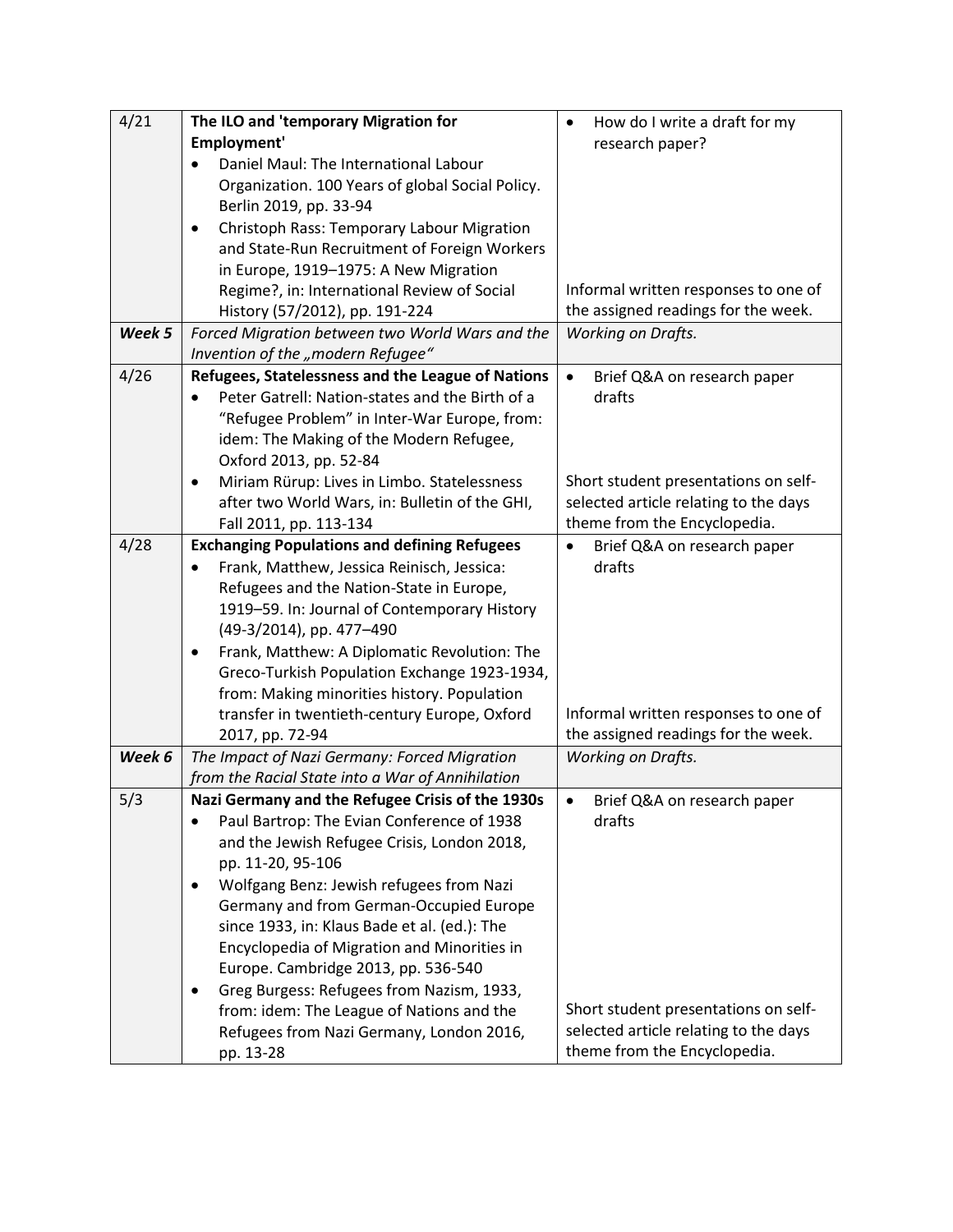| 5/5    | War, Genocide and Violence induced Mobility in                                        | Drafts due on May 5th!<br>$\bullet$                                |
|--------|---------------------------------------------------------------------------------------|--------------------------------------------------------------------|
|        | Europe 1939-1945                                                                      |                                                                    |
|        | Pertti Ahonen: Forced Labourers in the Third                                          |                                                                    |
|        | Reich, from: idem: People on the Move. Forced                                         |                                                                    |
|        | Population Movements in Europe in the                                                 |                                                                    |
|        | Second World War and its Aftermath, Oxford                                            |                                                                    |
|        | 2008, pp. 167-198                                                                     |                                                                    |
|        | Michael R. Marrus: Under the Nazi Heel, from:<br>٠                                    |                                                                    |
|        | The Unwanted. European Refugees in the                                                | Informal written responses to one of                               |
|        | Twentieth Century, London 1985, pp. 208-239                                           | the assigned readings for the week.                                |
| Week 7 | The Construction of a global "Refugee Regime" in                                      | Feedback Week.                                                     |
|        | post-war Europe                                                                       |                                                                    |
| 5/10   | <b>UNRRA, IRO and the post-war Displacement Crisis</b>                                | Feedback on research paper drafts                                  |
|        | in Europe                                                                             | will be individual. General aspects will<br>be discussed in class. |
|        | Peter Gatrell: Migrants in Limbo. Displaced<br>Persons in Postwar Europe & Rebuilding |                                                                    |
|        | Western Europe. Adventures in Migration,                                              | At the end of week 7 students will be                              |
|        | from: idem: The Unsettling of Europe. How                                             | able to begin work on their research                               |
|        | Migration shaped the Continent, New York                                              | papers based on their drafts.                                      |
|        | 2019, pp. 35-50, 69-86                                                                |                                                                    |
|        | Ismee Tames & Christoph Rass: Negotiating the<br>٠                                    |                                                                    |
|        | Aftermath of Forced Migration: A View from                                            |                                                                    |
|        | the Intersection of War and Migration Studies                                         |                                                                    |
|        | in the Digital Age, in: Violence Induced Mobility                                     |                                                                    |
|        | - Special Issue, Historical Social Research (45-                                      |                                                                    |
|        | 4/2020), pp. 7-44                                                                     |                                                                    |
| 5/12   | <b>Europe and the Global Refugee Regime</b>                                           |                                                                    |
|        | Poutrus, Patrice G.: Asylum in Postwar<br>$\bullet$                                   |                                                                    |
|        | Germany: Refugee Admission Policies and                                               |                                                                    |
|        | Their Practical Implementation in the Federal                                         |                                                                    |
|        | Republic and the GDR Between the Late 1940s                                           |                                                                    |
|        | and the Mid-1970s, In: Journal of                                                     |                                                                    |
|        | Contemporary History (49-1/2014), pp. S. 115-<br>133.                                 |                                                                    |
|        | Alexander Betts: The Refugee Regime<br>$\bullet$                                      |                                                                    |
|        | Complex, in: Refuge Survey Quarterly (29-                                             | Informal written responses to one of                               |
|        | 1/2010, pp. 12-37                                                                     | the assigned readings for the week.                                |
| Week 8 | Migration Societies and the Illusion of "temporary                                    | Focus on Research Papers.                                          |
|        | Migration for Employment" in post-war Europe                                          |                                                                    |
| 5/17   | <b>European Reconstruction, Migration and the</b>                                     | Brief Q&A on research papers.<br>$\bullet$                         |
|        | <b>Consequences of denied Immigration</b>                                             |                                                                    |
|        | Maria Alexopopoulou: "Ausländer" – A                                                  |                                                                    |
|        | Racialized Concept? "Race" as an Analytical                                           |                                                                    |
|        | Concept in Contemporary German Immigration                                            |                                                                    |
|        | History, in: Mahmoud Arghavan et al. (ed.):                                           |                                                                    |
|        | Who can Speak and Who is Heard/Hurt? Facing                                           |                                                                    |
|        | Problems of Race, Racism and Ethnic Diversity                                         |                                                                    |
|        |                                                                                       |                                                                    |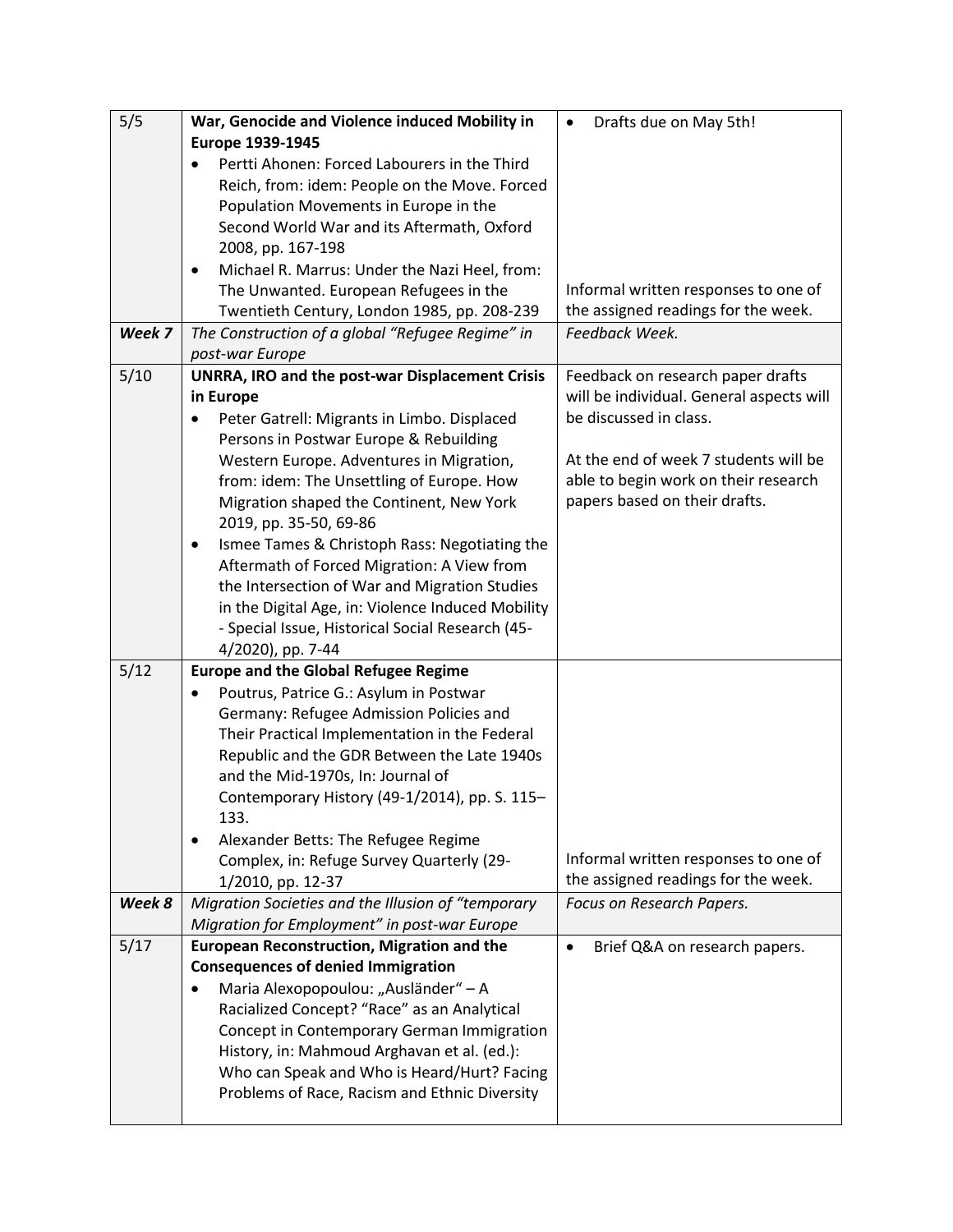|             | in the Humanities in Germany, Bielefeld 2019,               |                                            |
|-------------|-------------------------------------------------------------|--------------------------------------------|
|             | pp. 45-67                                                   |                                            |
|             | Esra Erdem, Monika Mattes: Gendered Policies<br>٠           |                                            |
|             | - Gendered Patterns: Female Labour Migration                |                                            |
|             | from Turkey to Germany from the 1960s to the                |                                            |
|             | 1990s, in: Ohliger, Rainer et al. (ed.): European           | Short student presentations on self-       |
|             | encounters. Migrants, Migration and European                | selected article relating to the days      |
|             | Societies since 1945, Aldershot 2003, pp. 167-              | theme from the Encyclopedia.               |
|             | 185                                                         |                                            |
| 5/19        | <b>Decolonization, Migration and Social Change</b>          |                                            |
|             | Jean Jacques Jordi: The Creation of the Pieds-<br>$\bullet$ |                                            |
|             | Noirs: Arrival and Settlement in Marseilles,                |                                            |
|             | 1962, in: Andrea L. Smith (ed.): Europe's                   |                                            |
|             | invisible Migrants, Amsterdam 2003, pp. 61-74               |                                            |
|             | Mike Slaven: The Windrush Scandal and the<br>$\bullet$      |                                            |
|             | individualization of postcolonial immigration               |                                            |
|             | control in Britain, in: Ethnic and Racial Studies           | Informal written responses to one of       |
|             | (45-16/2022) pp. 49-71                                      | the assigned readings for the week.        |
| Week 9      | Europe at the Turn of the Century: Diversity behind         | Focus on Research Papers.                  |
|             | closed Doors?                                               |                                            |
| 5/24        | The End of the "Cold War" and the "End of                   | Brief Q&A on research papers.<br>$\bullet$ |
|             | Migration" during the 1990s.                                |                                            |
|             | Dirk J. van de Kaa: European migration at the               |                                            |
|             | end of history. In: European Review (1-1/1993),             |                                            |
|             | pp. 87-108                                                  |                                            |
|             | Panikos Panayi: Postwar Europe. A Continent<br>$\bullet$    |                                            |
|             | built on Migration, in: Klaus Larres (ed.): A               | Short student presentations on self-       |
|             | Companion to Europe Since 1945, London                      | selected article relating to the days      |
|             | 2009, pp. 432-459                                           | theme from the Encyclopedia.               |
| 5/26        | Migration Societies in Europe at the End of the             |                                            |
|             | 20th century.                                               |                                            |
|             | Bonifazi, Corrado: Evolution of regional                    |                                            |
|             | patterns of international migration in Europe.              |                                            |
|             | In: Corrado Bonifazi (Hg.): International                   |                                            |
|             | migration in Europe. New trends and new                     |                                            |
|             | methods of analysis. Amsterdam 2008, pp.                    |                                            |
|             | $107 - 128$                                                 |                                            |
|             | Elisabeth Buettner: Postcolonial Migrations to<br>٠         |                                            |
|             | Europe, in: Martin Thomas et al. (ed).: The                 |                                            |
|             | Oxford Handbook of the Ends of Empire,                      | Informal written responses to one of       |
|             | Oxford 2018, pp. 601-620                                    | the assigned readings for the week.        |
| <b>Week</b> | Out of History into the Present: Diversity in a post-       | Focus on Research Papers.                  |
| 10          | migrant Europe?                                             |                                            |
| 5/31        | The European Union between the Schengen                     | Brief Q&A on research papers.<br>$\bullet$ |
|             | Accord and "Fortress Europe".                               |                                            |
|             | Gary P. Freeman: National models, policy<br>$\bullet$       |                                            |
|             | types, and the politics of immigration in liberal           |                                            |